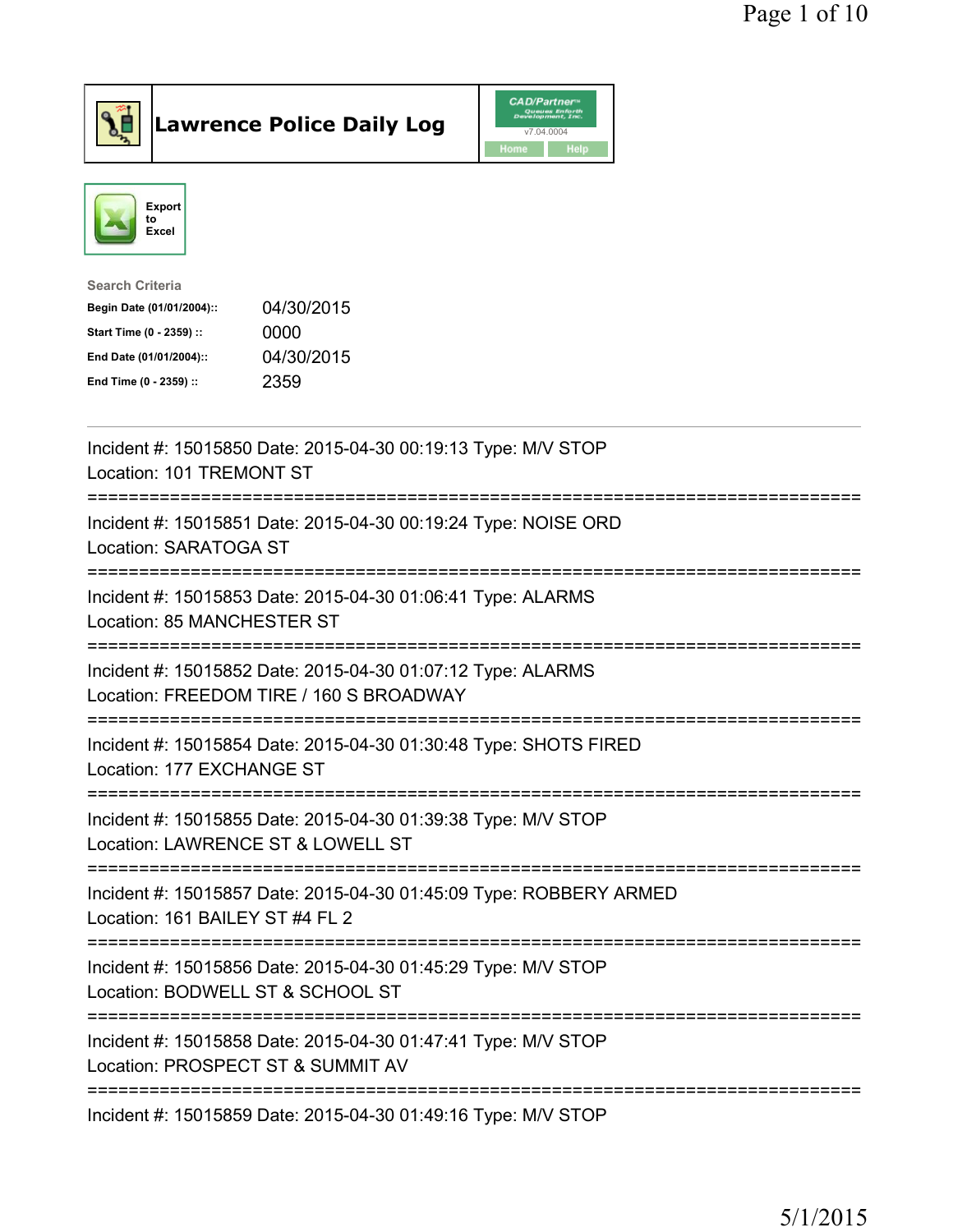Location: BROADWAY & PARK ST =========================================================================== Incident #: 15015860 Date: 2015-04-30 01:49:46 Type: M/V STOP Location: HAVERHILL ST & WARWICK ST =========================================================================== Incident #: 15015861 Date: 2015-04-30 01:50:14 Type: ROBBERY ARMED Location: 350 HAVERHILL ST FL 2 =========================================================================== Incident #: 15015862 Date: 2015-04-30 01:52:27 Type: M/V STOP Location: BRUCE ST & THORNDIKE ST =========================================================================== Incident #: 15015863 Date: 2015-04-30 01:53:02 Type: EXTRA SURVEIL Location: 682 HAVERHILL ST =========================================================================== Incident #: 15015864 Date: 2015-04-30 01:54:56 Type: M/V STOP Location: AMESBURY ST & COMMON ST =========================================================================== Incident #: 15015865 Date: 2015-04-30 01:55:55 Type: M/V STOP Location: BROOK ST & MILFORD ST =========================================================================== Incident #: 15015866 Date: 2015-04-30 01:56:30 Type: M/V STOP Location: AVON ST & JACKSON ST =========================================================================== Incident #: 15015867 Date: 2015-04-30 02:01:08 Type: M/V STOP Location: 205 BROADWAY =========================================================================== Incident #: 15015868 Date: 2015-04-30 02:15:05 Type: DISTURBANCE Location: 531 HAVERHILL ST #1 FL 1 =========================================================================== Incident #: 15015869 Date: 2015-04-30 02:16:28 Type: M/V STOP Location: FERRY ST & WILLIAM ST =========================================================================== Incident #: 15015870 Date: 2015-04-30 02:48:55 Type: M/V STOP Location: ESSEX ST & FRANKLIN ST =========================================================================== Incident #: 15015871 Date: 2015-04-30 02:51:47 Type: M/V STOP Location: COMMON ST & HAMPSHIRE ST =========================================================================== Incident #: 15015872 Date: 2015-04-30 02:55:01 Type: M/V STOP Location: FERRY ST & MANN ST =========================================================================== Incident #: 15015873 Date: 2015-04-30 03:04:33 Type: GUN CALL Location: 9 KEIGHLEY CT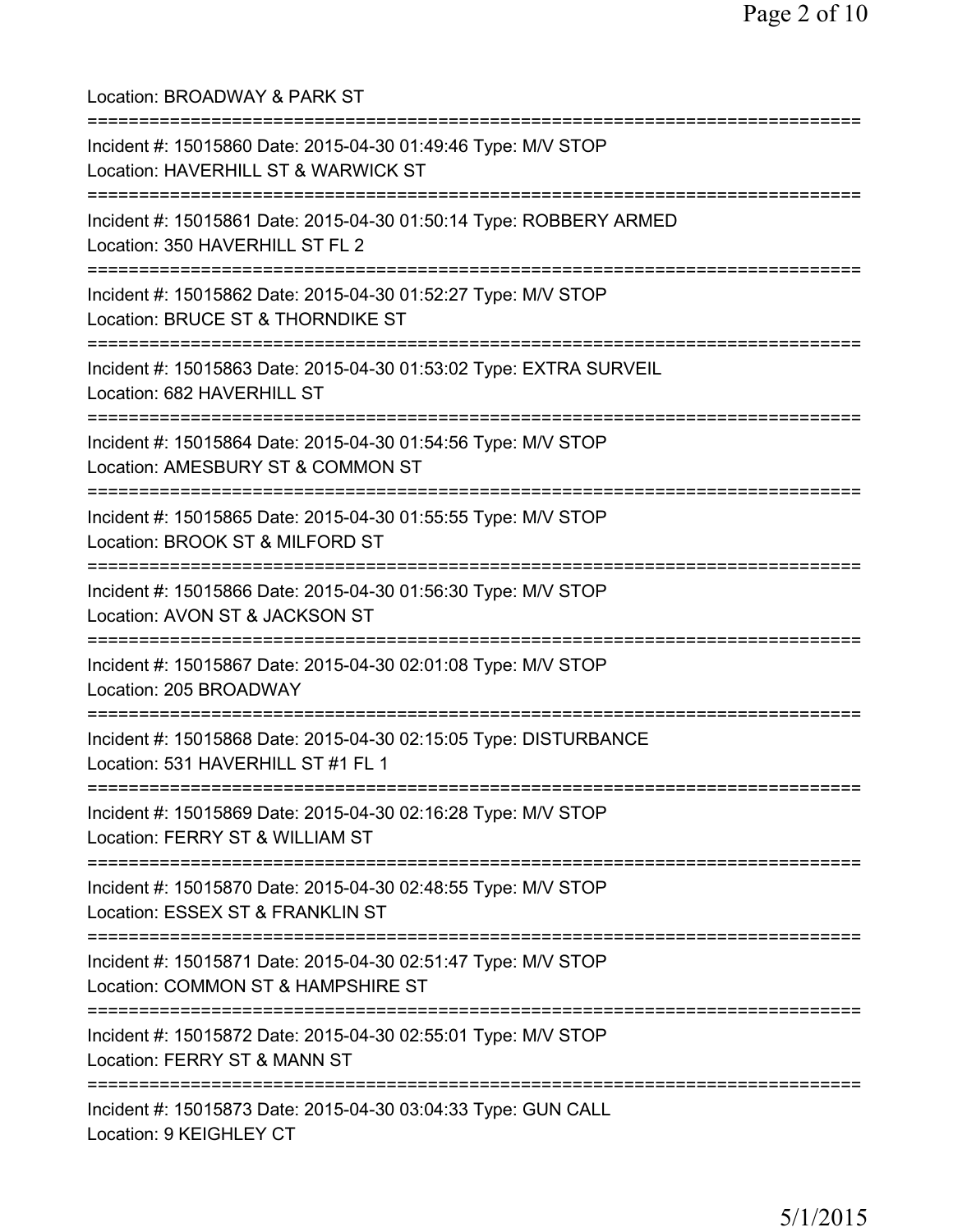| Incident #: 15015874 Date: 2015-04-30 03:13:16 Type: M/V STOP<br>Location: HAVERHILL ST & JACKSON ST                                              |
|---------------------------------------------------------------------------------------------------------------------------------------------------|
| Incident #: 15015875 Date: 2015-04-30 03:20:01 Type: SPECIAL CHECK<br>Location: AMESBURY ST & COMMON ST                                           |
| Incident #: 15015876 Date: 2015-04-30 03:20:59 Type: M/V STOP<br>Location: HAMPSHIRE ST & LOWELL ST                                               |
| Incident #: 15015877 Date: 2015-04-30 05:04:12 Type: TOW/REPOSSED<br>Location: 173 ABBOTT ST                                                      |
| Incident #: 15015878 Date: 2015-04-30 06:03:25 Type: M/V STOP<br>Location: BROADWAY & CANAL ST                                                    |
| Incident #: 15015879 Date: 2015-04-30 06:35:02 Type: B&E/PAST<br>Location: FREEDOM TIRE / 160 S BROADWAY                                          |
| Incident #: 15015880 Date: 2015-04-30 06:47:24 Type: ALARMS<br>Location: 250 CANAL ST FL 1                                                        |
| Incident #: 15015881 Date: 2015-04-30 07:00:36 Type: B&E/PAST<br>Location: ENGINE 8 / 298 AMES ST                                                 |
| Incident #: 15015882 Date: 2015-04-30 07:01:37 Type: MAL DAMAGE<br>Location: ENGINE 9 / 161 BAILEY ST                                             |
| Incident #: 15015883 Date: 2015-04-30 07:06:55 Type: M/V STOP<br>Location: FRANKLIN ST & TREMONT ST                                               |
| ===========================<br>Incident #: 15015884 Date: 2015-04-30 07:27:18 Type: M/V STOP<br>Location: COADY'S TOWING SERVICE / 139 MARSTON ST |
| Incident #: 15015885 Date: 2015-04-30 08:05:45 Type: M/V STOP<br>Location: HAVERHILL ST & WEST ST                                                 |
| Incident #: 15015886 Date: 2015-04-30 08:12:44 Type: M/V STOP<br>Location: BROADWAY & HAVERHILL ST                                                |
| Incident #: 15015887 Date: 2015-04-30 08:33:30 Type: LARCENY/PAST<br>Location: 51 ESSEX ST                                                        |
|                                                                                                                                                   |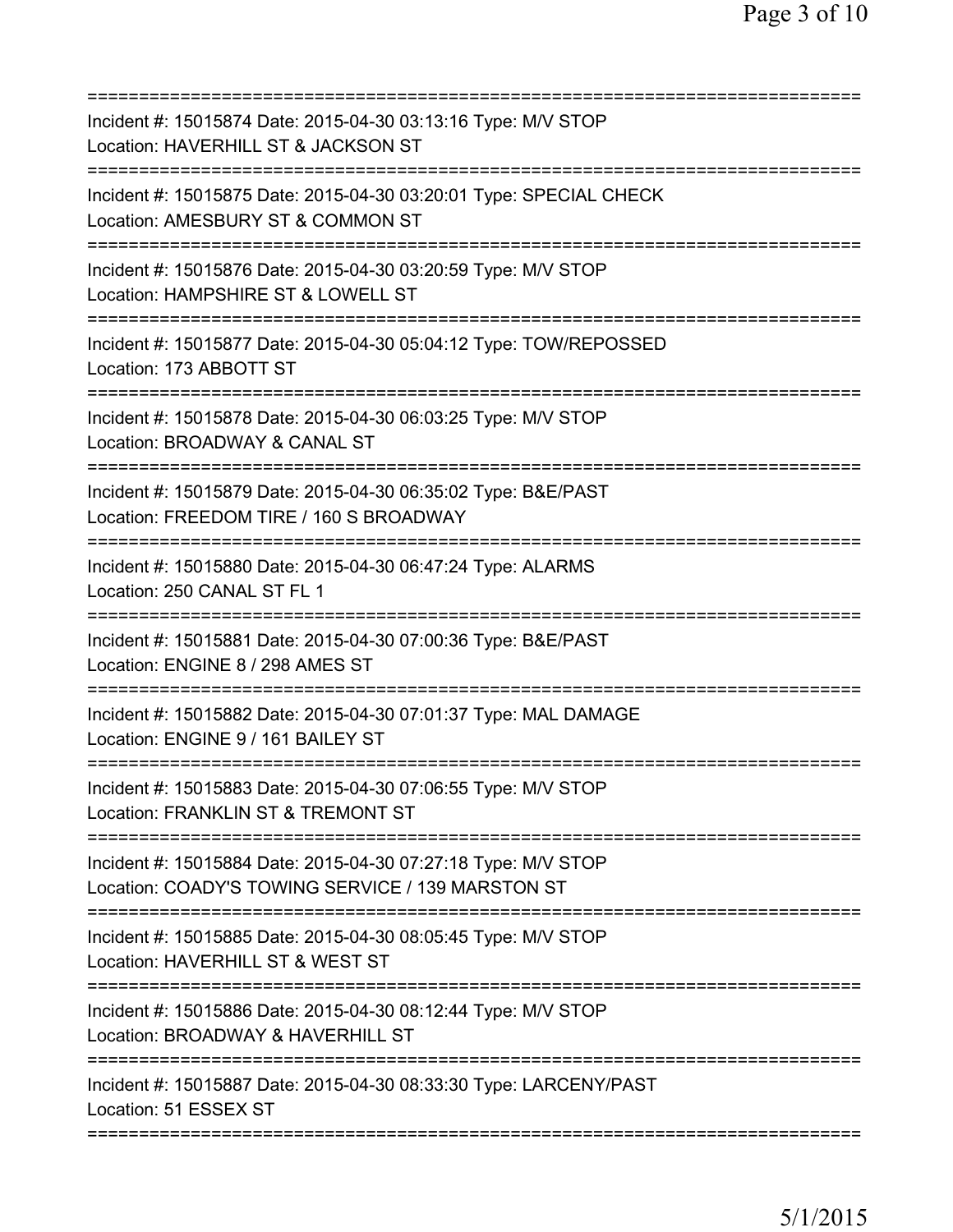| Incident #: 15015888 Date: 2015-04-30 08:53:10 Type: THREATS<br>Location: WINTHROP AV                                               |
|-------------------------------------------------------------------------------------------------------------------------------------|
| Incident #: 15015889 Date: 2015-04-30 08:57:56 Type: SUS PERS/MV<br>Location: IMMIGRATION OFFICE / 2 MILL ST                        |
| Incident #: 15015890 Date: 2015-04-30 09:13:20 Type: TRESPASSING<br>Location: 300 CANAL ST                                          |
| Incident #: 15015891 Date: 2015-04-30 09:20:38 Type: ALARMS<br>Location: PAULK RESD / 42 LOUISBERG ST<br>;=======================   |
| Incident #: 15015892 Date: 2015-04-30 09:32:07 Type: ASSSIT OTHER PD<br>Location: 252 FARNHAM ST                                    |
| Incident #: 15015893 Date: 2015-04-30 09:47:38 Type: 209A/SERVE<br>Location: 349 ESSEX ST                                           |
| Incident #: 15015894 Date: 2015-04-30 09:55:03 Type: LARCENY/MV/PAST<br>Location: 101 NEWBURY ST                                    |
| Incident #: 15015895 Date: 2015-04-30 10:05:29 Type: MAL DAMAGE<br>Location: 131 BENNINGTON ST                                      |
| Incident #: 15015896 Date: 2015-04-30 10:07:06 Type: 209A/SERVE<br>Location: 405 ANDOVER ST                                         |
| Incident #: 15015897 Date: 2015-04-30 10:08:18 Type: PARK & WALK<br>Location: BROADWAY                                              |
| =========================<br>Incident #: 15015898 Date: 2015-04-30 10:15:23 Type: 209A/SERVE<br>Location: 162 ABBOTT ST #FRONT FL 1 |
| Incident #: 15015899 Date: 2015-04-30 10:20:32 Type: 209A/SERVE<br>Location: 7 PERE MARQUETTE AV                                    |
| ==========================<br>Incident #: 15015900 Date: 2015-04-30 10:22:37 Type: 209A/SERVE<br>Location: 4A SALEM ST              |
| Incident #: 15015901 Date: 2015-04-30 10:27:44 Type: 209A/SERVE<br>Location: 141 AMESBURY ST                                        |
| Incident #: 15015902 Date: 2015-04-30 10:28:29 Type: 209A/SERVE                                                                     |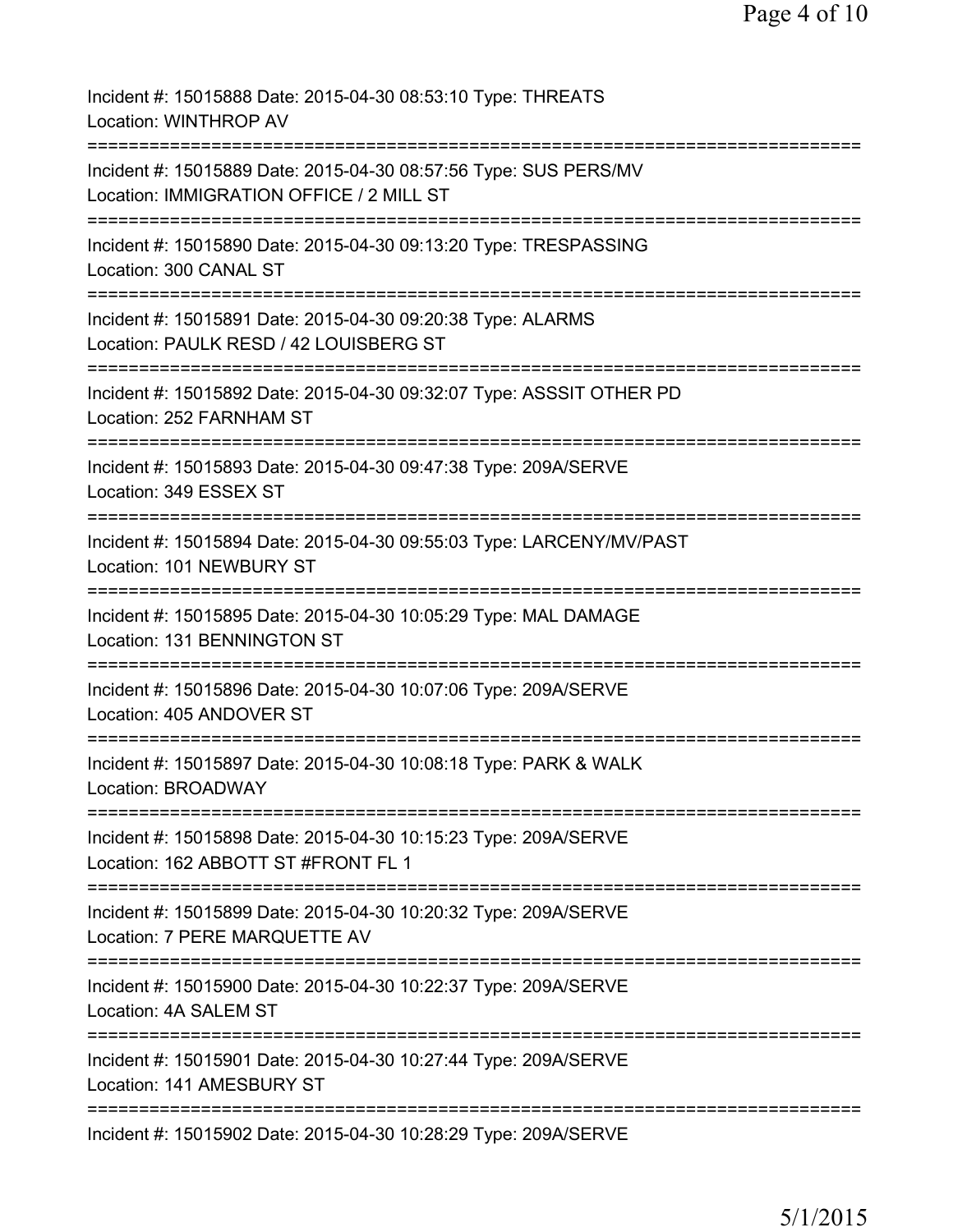Location: 141 AMESBURY ST =========================================================================== Incident #: 15015903 Date: 2015-04-30 10:34:21 Type: 209A/SERVE Location: 18 FRANKLIN ST =========================================================================== Incident #: 15015904 Date: 2015-04-30 10:47:20 Type: DRUG VIO Location: 172 ABBOTT ST =========================================================================== Incident #: 15015905 Date: 2015-04-30 10:54:35 Type: M/V STOP Location: TRIPOLI BAKERY INC / 106 COMMON ST =========================================================================== Incident #: 15015906 Date: 2015-04-30 10:57:11 Type: 209A/SERVE Location: 60 NEWBURY ST FL 2 =========================================================================== Incident #: 15015907 Date: 2015-04-30 11:20:08 Type: 209A/SERVE Location: 6 SPRINGFIELD ST =========================================================================== Incident #: 15015908 Date: 2015-04-30 11:22:27 Type: M/V STOP Location: HAMPSHIRE ST & LOWELL ST =========================================================================== Incident #: 15015909 Date: 2015-04-30 11:25:10 Type: TOW OF M/V Location: 192 HIGH ST =========================================================================== Incident #: 15015910 Date: 2015-04-30 11:35:16 Type: RECOV/STOL/MV Location: BASSWOOD ST & HEMLOCK ST =========================================================================== Incident #: 15015911 Date: 2015-04-30 11:37:16 Type: DRINKING PUBL Location: DAISY ST & HOLLY ST =========================================================================== Incident #: 15015912 Date: 2015-04-30 11:44:48 Type: LOCKOUT Location: 10 GRAFTON ST =========================================================================== Incident #: 15015913 Date: 2015-04-30 12:02:47 Type: AUTO ACC/NO PI Location: HAVERHILL ST & WEST ST =========================================================================== Incident #: 15015914 Date: 2015-04-30 12:06:39 Type: INVESTIGATION Location: 32 HUDSON AV #2 =========================================================================== Incident #: 15015915 Date: 2015-04-30 12:11:56 Type: AMBULANCE ASSSI Location: GLFHC / 700 ESSEX ST =========================================================================== Incident #: 15015916 Date: 2015-04-30 12:35:45 Type: CK WELL BEING Location: 64 BENNINGTON ST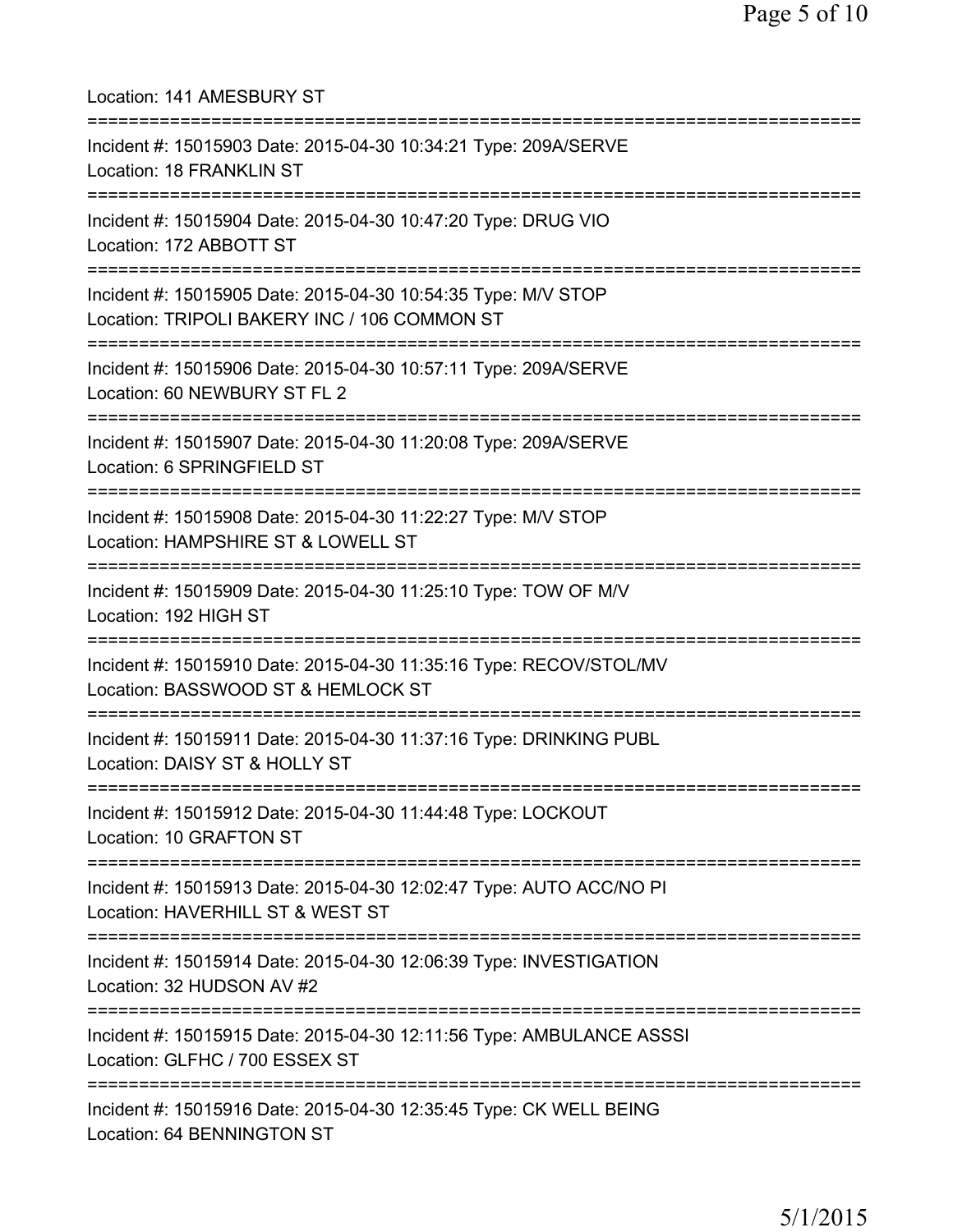| Incident #: 15015917 Date: 2015-04-30 12:51:27 Type: M/V STOP<br>Location: 32 LAWRENCE ST                                                     |
|-----------------------------------------------------------------------------------------------------------------------------------------------|
| Incident #: 15015918 Date: 2015-04-30 13:04:53 Type: SHOTS FIRED<br>Location: EXCHANGE ST & PARK ST                                           |
| Incident #: 15015919 Date: 2015-04-30 13:09:24 Type: ALARM/HOLD<br>Location: VANESSA FOOD SMART / 68 WILLOW ST<br>=========================== |
| Incident #: 15015920 Date: 2015-04-30 13:25:47 Type: MISSING PERS<br>Location: 41 N PARISH RD                                                 |
| Incident #: 15015921 Date: 2015-04-30 13:40:31 Type: TOW OF M/V<br>Location: 17KK67 / 73 PROSPECT ST                                          |
| ==========================<br>Incident #: 15015922 Date: 2015-04-30 14:04:00 Type: SUS PERS/MV<br>Location: 279 PARK ST                       |
| Incident #: 15015923 Date: 2015-04-30 14:11:17 Type: LARCENY/PROG<br>Location: 8 ELM ST<br>============                                       |
| Incident #: 15015924 Date: 2015-04-30 14:23:20 Type: DRUG VIO<br>Location: 101 RIVERSIDE AV                                                   |
| Incident #: 15015925 Date: 2015-04-30 14:26:44 Type: M/V STOP<br>Location: ARLINGTON ST & LAWRENCE ST                                         |
| Incident #: 15015926 Date: 2015-04-30 14:32:39 Type: AUTO ACC/NO PI<br>Location: ANDOVER ST & FURBER ST                                       |
| Incident #: 15015927 Date: 2015-04-30 14:44:01 Type: M/V STOP<br>Location: 50 COMMON ST                                                       |
| Incident #: 15015928 Date: 2015-04-30 14:47:09 Type: WARRANT SERVE<br>Location: 240 WATER ST                                                  |
| Incident #: 15015929 Date: 2015-04-30 15:02:30 Type: SUS PERS/MV<br>Location: 25 WENDELL ST                                                   |
| Incident #: 15015930 Date: 2015-04-30 15:35:55 Type: AUTO ACC/NO PI<br>Location: 209 JACKSON ST                                               |
|                                                                                                                                               |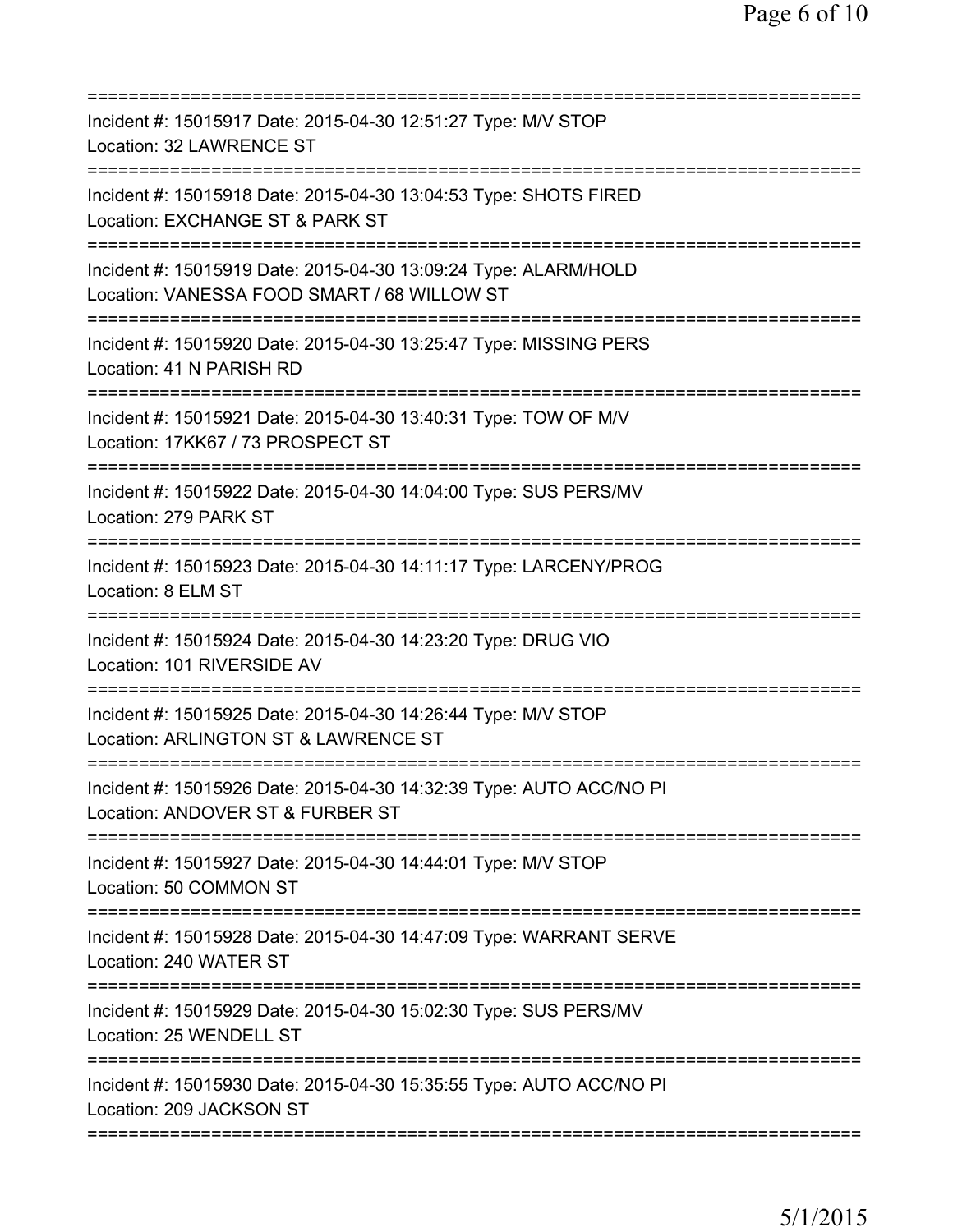| Incident #: 15015931 Date: 2015-04-30 15:51:39 Type: BUILDING CHK<br>Location: 238 HAMPSHIRE ST                                                      |
|------------------------------------------------------------------------------------------------------------------------------------------------------|
| Incident #: 15015932 Date: 2015-04-30 16:06:46 Type: AUTO ACC/PI<br>Location: 289 S UNION ST                                                         |
| Incident #: 15015933 Date: 2015-04-30 16:15:27 Type: KEEP PEACE<br>Location: 68 MT VERNON ST                                                         |
| Incident #: 15015934 Date: 2015-04-30 16:17:46 Type: NEIGHBOR PROB<br>Location: 640 HAVERHILL ST FL 1 LEFT                                           |
| Incident #: 15015935 Date: 2015-04-30 16:31:36 Type: M/V STOP<br>Location: 90 LOWELL ST                                                              |
| Incident #: 15015936 Date: 2015-04-30 16:35:53 Type: AUTO ACC/NO PI<br>Location: 500 MERRIMACK ST<br>==========                                      |
| Incident #: 15015937 Date: 2015-04-30 16:45:32 Type: STOL/MV/PAS<br>Location: 56 BERKELEY ST                                                         |
| Incident #: 15015938 Date: 2015-04-30 17:13:33 Type: M/V STOP<br>Location: HAMPSHIRE ST & LOWELL ST<br>:=======================<br>================= |
| Incident #: 15015939 Date: 2015-04-30 17:15:01 Type: SHOPLIFTING<br>Location: 700 ESSEX ST                                                           |
| Incident #: 15015940 Date: 2015-04-30 17:26:03 Type: ALARM/BURG<br>Location: RESD; DAVID MCGRATH / 98 BRADFORD ST                                    |
| Incident #: 15015941 Date: 2015-04-30 17:30:28 Type: ARSON/ATTEMPT<br>Location: 137 ARLINGTON ST                                                     |
| Incident #: 15015942 Date: 2015-04-30 17:42:28 Type: M/V STOP<br>Location: BROADWAY & LOWELL ST                                                      |
| Incident #: 15015943 Date: 2015-04-30 17:43:39 Type: M/V STOP<br>Location: BROADWAY & LOWELL ST                                                      |
| Incident #: 15015944 Date: 2015-04-30 17:46:02 Type: M/V STOP<br>Location: BROADWAY & LOWELL ST                                                      |
| Incident #: 15015945 Date: 2015-04-30 17:53:56 Type: FIGHT                                                                                           |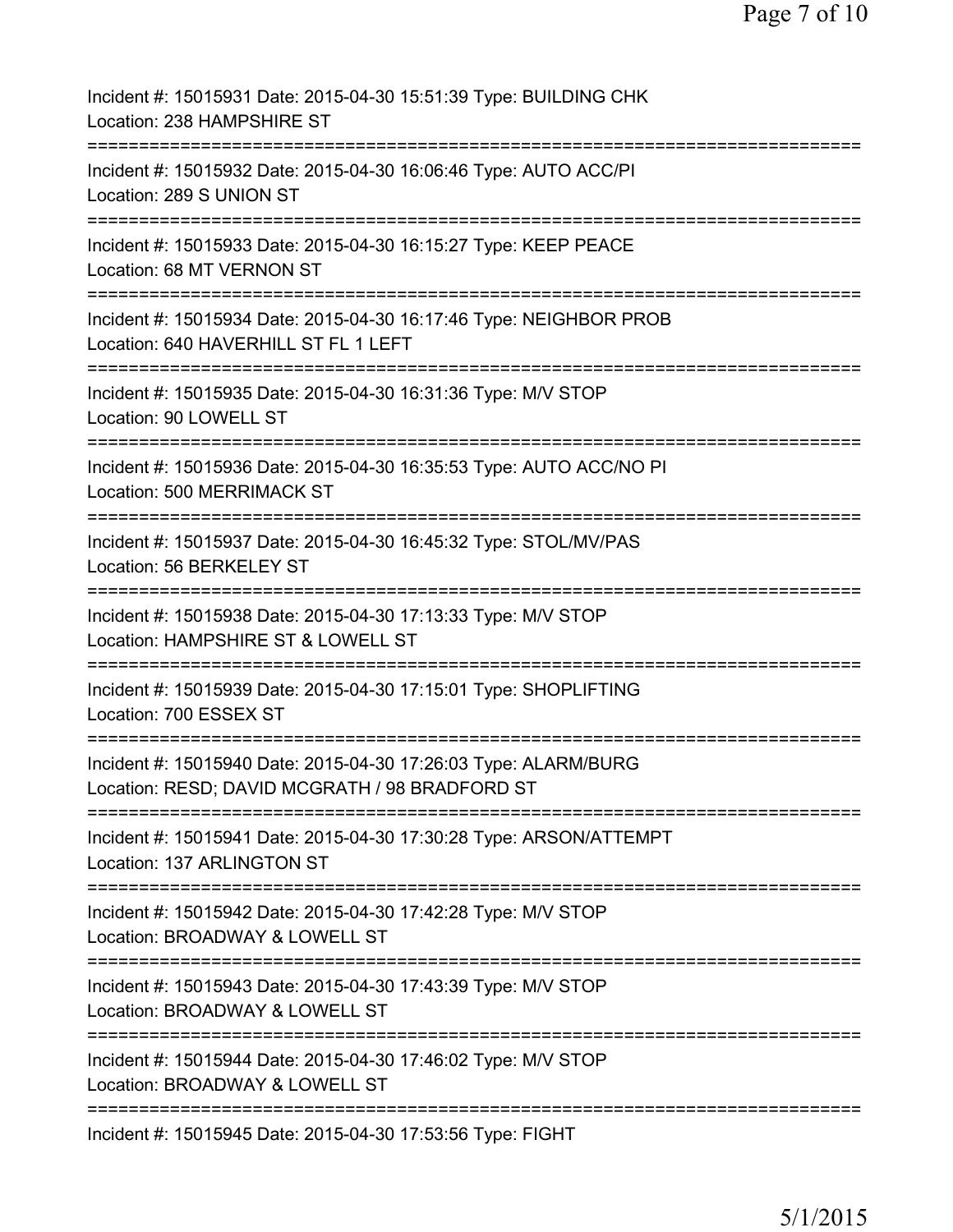Location: 143 UNION ST =========================================================================== Incident #: 15015946 Date: 2015-04-30 18:07:18 Type: DOMESTIC/PAST Location: 209 JACKSON ST FL 1 =========================================================================== Incident #: 15015947 Date: 2015-04-30 18:19:48 Type: M/V STOP Location: 572 ESSEX ST =========================================================================== Incident #: 15015948 Date: 2015-04-30 18:26:00 Type: SPECIAL CHECK Location: MCDONALDS / 50 BROADWAY =========================================================================== Incident #: 15015949 Date: 2015-04-30 18:26:03 Type: DOMESTIC/PROG Location: 58 WILLOW ST =========================================================================== Incident #: 15015950 Date: 2015-04-30 18:40:53 Type: M/V STOP Location: 12 TREMONT ST =========================================================================== Incident #: 15015951 Date: 2015-04-30 18:46:04 Type: M/V STOP Location: BROADWAY & ESSEX ST =========================================================================== Incident #: 15015952 Date: 2015-04-30 18:49:53 Type: M/V STOP Location: BROADWAY & LOWELL ST =========================================================================== Incident #: 15015953 Date: 2015-04-30 19:13:32 Type: MEDIC SUPPORT Location: 237 ERVING AV =========================================================================== Incident #: 15015954 Date: 2015-04-30 19:15:00 Type: SUS PERS/MV Location: ROLLINS SCHOOL / 451 HOWARD ST =========================================================================== Incident #: 15015955 Date: 2015-04-30 19:21:57 Type: THREATS Location: 72 BYRON AV =========================================================================== Incident #: 15015956 Date: 2015-04-30 19:44:56 Type: TOW OF M/V Location: BICKNELL TER =========================================================================== Incident #: 15015957 Date: 2015-04-30 19:46:13 Type: MAL DAMAGE Location: 133 BENNINGTON ST =========================================================================== Incident #: 15015958 Date: 2015-04-30 19:46:45 Type: M/V STOP Location: MELROSE ST & WATER ST =========================================================================== Incident #: 15015959 Date: 2015-04-30 19:56:25 Type: M/V STOP Location: 136 WATER ST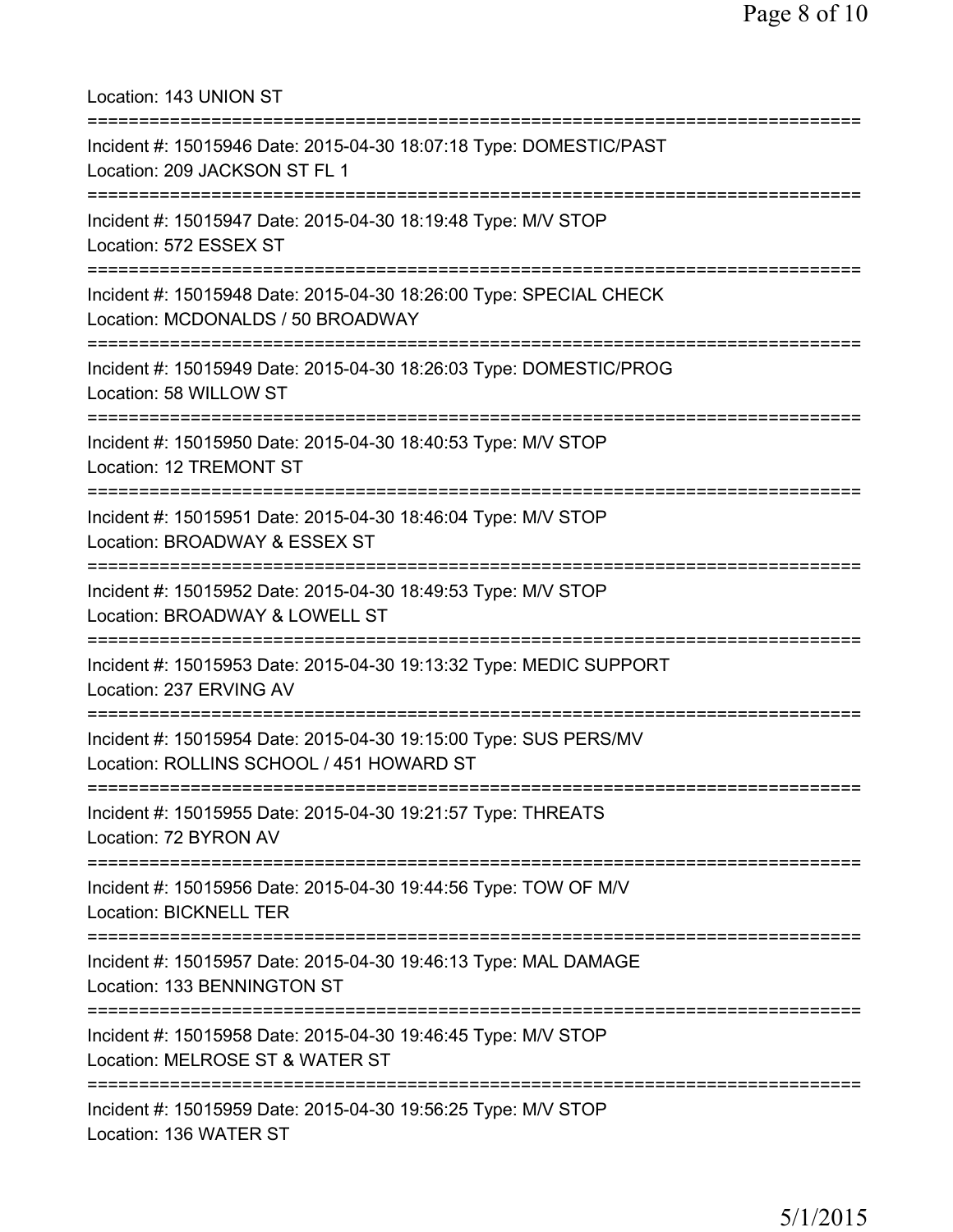| Incident #: 15015960 Date: 2015-04-30 20:00:31 Type: M/V STOP<br>Location: FRANKLIN ST & HAVERHILL ST           |
|-----------------------------------------------------------------------------------------------------------------|
| Incident #: 15015961 Date: 2015-04-30 20:14:57 Type: DRUG OVERDOSE<br>Location: 129 WATER ST FL 2ND             |
| Incident #: 15015962 Date: 2015-04-30 20:35:43 Type: A&B PAST<br>Location: 225 ESSEX ST FL 3                    |
| Incident #: 15015963 Date: 2015-04-30 20:48:34 Type: ALARM/BURG<br>Location: 404 BROADWAY                       |
| Incident #: 15015964 Date: 2015-04-30 20:59:31 Type: M/V STOP<br>Location: MERRIMACK ST & S BROADWAY            |
| Incident #: 15015965 Date: 2015-04-30 21:02:52 Type: SPECIAL CHECK<br>Location: 267-279 PARK ST                 |
| Incident #: 15015966 Date: 2015-04-30 21:03:50 Type: M/V STOP<br>Location: CAMBRIDGE ST & S UNION ST            |
| Incident #: 15015967 Date: 2015-04-30 21:14:33 Type: M/V STOP<br>Location: SEVEN ELEVEN / 99 HAMPSHIRE ST       |
| Incident #: 15015968 Date: 2015-04-30 21:16:59 Type: INVESTIGATION<br>Location: 90 LOWELL ST                    |
| Incident #: 15015969 Date: 2015-04-30 21:19:19 Type: ASSSIT OTHER PD<br>Location: WEST ST PARK / null           |
| Incident #: 15015970 Date: 2015-04-30 21:29:38 Type: M/V STOP<br>Location: HAFFNER'S GAS STATION / 69 PARKER ST |
| Incident #: 15015971 Date: 2015-04-30 21:34:21 Type: M/V STOP<br>Location: BROADWAY & CONCORD ST                |
| Incident #: 15015972 Date: 2015-04-30 21:52:19 Type: DRUG VIO<br>Location: 9 SILESIA CT                         |
| Incident #: 15015973 Date: 2015-04-30 22:04:53 Type: DOMESTIC/PROG<br>Location: 18 HOLTON ST FL 1ST             |
|                                                                                                                 |